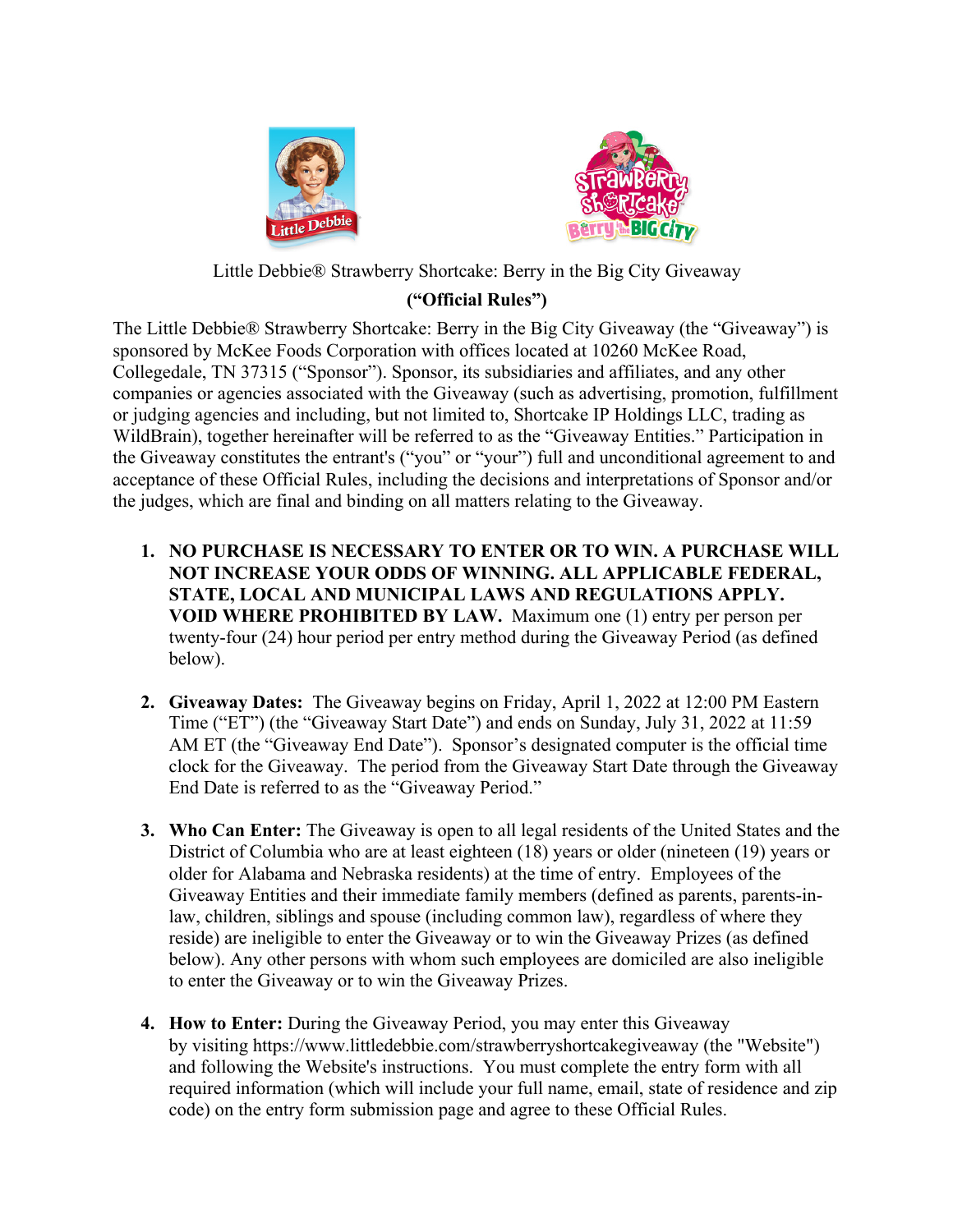- **5. Limitations on Entry:** There is a limit of one (1) entry per person per twenty-four (24) hour period during the Giveaway Period. If more than one (1) entry is received from an entrant during such period, only the first entry will be included and later entries will be disqualified. Each potential Winner may be required to provide valid and legal proof of identification. Use of any automated system to participate in the Giveaway or subvert the entry process is prohibited and will result in disqualification and all associated entries will be void. Giveaway Entities will not be responsible for incomplete, inaccurate, late, or stolen entries or for failure to receive entries due to transmission failures or technical failures of any kind, including, without limitation, malfunctioning of any network, hardware or software, whether originating with sender or Sponsor or other errors or difficulties of any kind whether human, mechanical, electronic, computer, network, typographical, printing or otherwise relating to or in connection with the Giveaway, including, without limitation, errors or difficulties which may occur in connection with the administration of the Giveaway, the processing of entries, the announcement of the Prizes or in any Giveaway-related materials. In the event of a dispute over the ownership of an entry, entries will be deemed to have been submitted by the owner of the ISP account from which they were sent. For these purposes, an ISP account holder shall mean the natural person(s) assigned to such ISP account by the Internet access provider, online service provider or other organization responsible for assigning ISP addresses for the domain associated with such ISP account. Any questions regarding the number of entries submitted or the owner of an ISP account shall be determined by Sponsor in its sole discretion, and Sponsor reserves the right to disqualify any entries by persons determined to be tampering with or abusing any aspect of the Giveaway.
- **6. Selection of Winner:** Within five (5) days after the end of the Giveaway Period, Sponsor will randomly select twenty (20) winners (each, a "Prize Winner") to win the Prizes (as defined below) from all eligible entries received during the Giveaway Period.

All decisions concerning the Prizes are solely within the discretion of Sponsor. Odds of winning depend upon the number of eligible entries received.

- **7. Prizes Details:** Twenty (20) Winners will each win (i) one (1) Prize pack consisting of Strawberry Shortcake-themed baking-related merchandise as selected by the Giveaway Entities and (ii) one (1) carton of each of Little Debbie® Strawberry Shortcake Rolls, Cosmic® Brownies and Birthday Cakes products (total ARV \$107.47) (collectively, the "Prizes"). Taxes, if any, on the Prizes are the responsibility of the Winner. An IRS 1099 will be issued where required. The Prizes are non-transferable, non-exchangeable, and cannot be substituted or replaced if destroyed, lost, mutilated, or stolen. Sponsor makes no warranties or disclaimers concerning the Prizes. Sponsor reserves the right to substitute alternate Prizes of greater or equal value if for any reason the Prizes become unavailable, in whole or in part. Any difference between the stated ARV and the actual ARV will not be awarded.
- **8. Awarding of Prizes:** If your entry has been drawn as a Winner of a Prize, you will be contacted within two (2) weeks after the random drawing by electronic mail, using the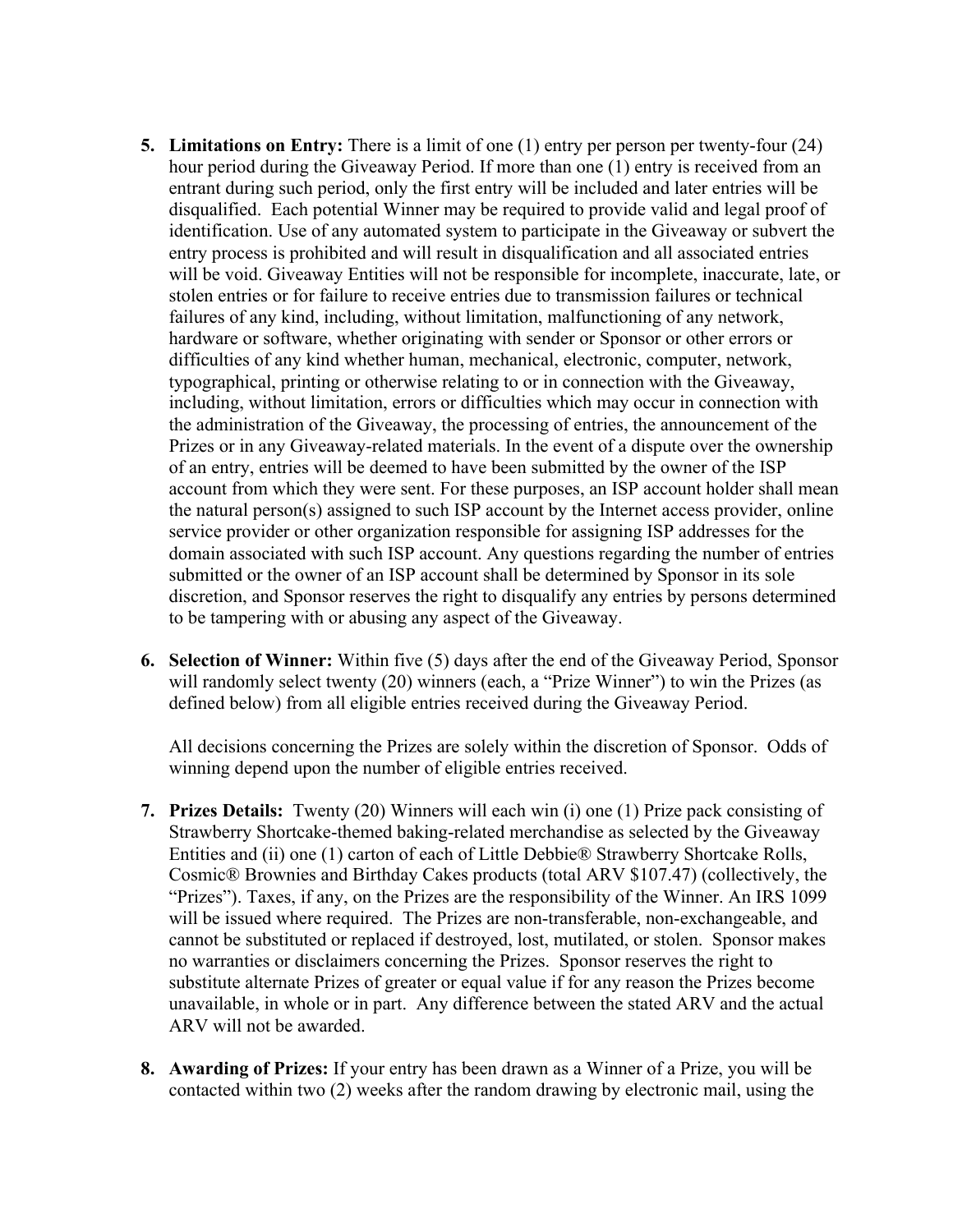contact information provided on your online entry form, to confirm your entry and eligibility. To be confirmed as a Prize Winner, you will be required to complete and return an Affidavit of Eligibility and Release form before being awarded your Prize. If a Prize Winner does not meet all eligibility requirements, has not complied with these Official Rules, cannot be contacted, does not respond within seven (7) days from the date Sponsor first tries to notify him/her, does not return the Affidavit of Eligibility and Release form and/or if a Prize notification is returned as undeliverable, such Prize Winner forfeits all rights to claim or receive the Prizes, in whole or in part, and an alternate Prizes Winner will be selected, time permitting, and/or Sponsor may, at its option and sole discretion, choose not to award the Prizes. By accepting the Prizes, the Prize Winner acknowledges compliance with these Official Rules.

THE PRIZES ARE AWARDED AS IS AND WITHOUT CONDITION, WARRANTY, GUARANTEE OR REPRESENTATION OF ANY KIND, EXPRESS OR IMPLIED (INCLUDING WITHOUT LIMITATION, ANY IMPLIED WARRANTY OF MERCHANTABILITY OR FITNESS FOR A PARTICULAR PURPOSE).

- **9. Privacy:** All entrants shall be subject to and protected by the Privacy Policy on the Little Debbie website, available online at **Privacy** | Little Debbie (the "Privacy Policy"). By entering the Giveaway, you acknowledge that you have read and understand the Privacy Policy and you agree to its terms.
- **10. Publicity:** Acceptance of the Prizes constitutes permission for the Giveaway Entities to use the Winners' names, likeness, photos, voice and comments for advertising and promotional purposes worldwide in any media without limitation and without additional compensation unless prohibited by law.
- **11. Disqualification:** The following are prohibited and will result in automatic disqualification from the Giveaway: (1) using any method that artificially increases odds of winning, including without limitation, multiple accounts, internet bots, web robots, www robots or any other type of bots; (2) non-compliance with these Official Rules; and (3) any other act that the Giveaway Entities determine, in their sole discretion, jeopardizes the integrity of the Giveaway.
- **12. Release of Liability:** By entering the Giveaway, each entrant (a) agrees to be bound by these Official Rules and the decisions of Sponsor or its designees, which shall be final and (b) agrees to release and to hold the Giveaway Entities, and their respective parents, shareholders, directors, officers, employees, representatives, agents, affiliates, subsidiaries, and legal advisors, harmless against any and all claims, losses, rights, liabilities and damages, and actions of any kind arising out of their participation in the Giveaway and/or the acceptance and use of the Prizes. The foregoing release includes, but is not limited to, personal injury, death, and property damage, and claims based on publicity rights, defamation, or invasion of privacy. Under no circumstances shall any of the Giveaway Entities have any liability or responsibility for: (1) incorrect or inaccurate entry information, or faulty, failed, garbled or jumbled electronic data transmissions; (2) any unauthorized access to or theft, destruction or alteration of entries at any point; (3) any technical malfunction, failure, error, omission, interruption, deletion, defect, delay in operation or communications line failure, regardless of cause, with regard to any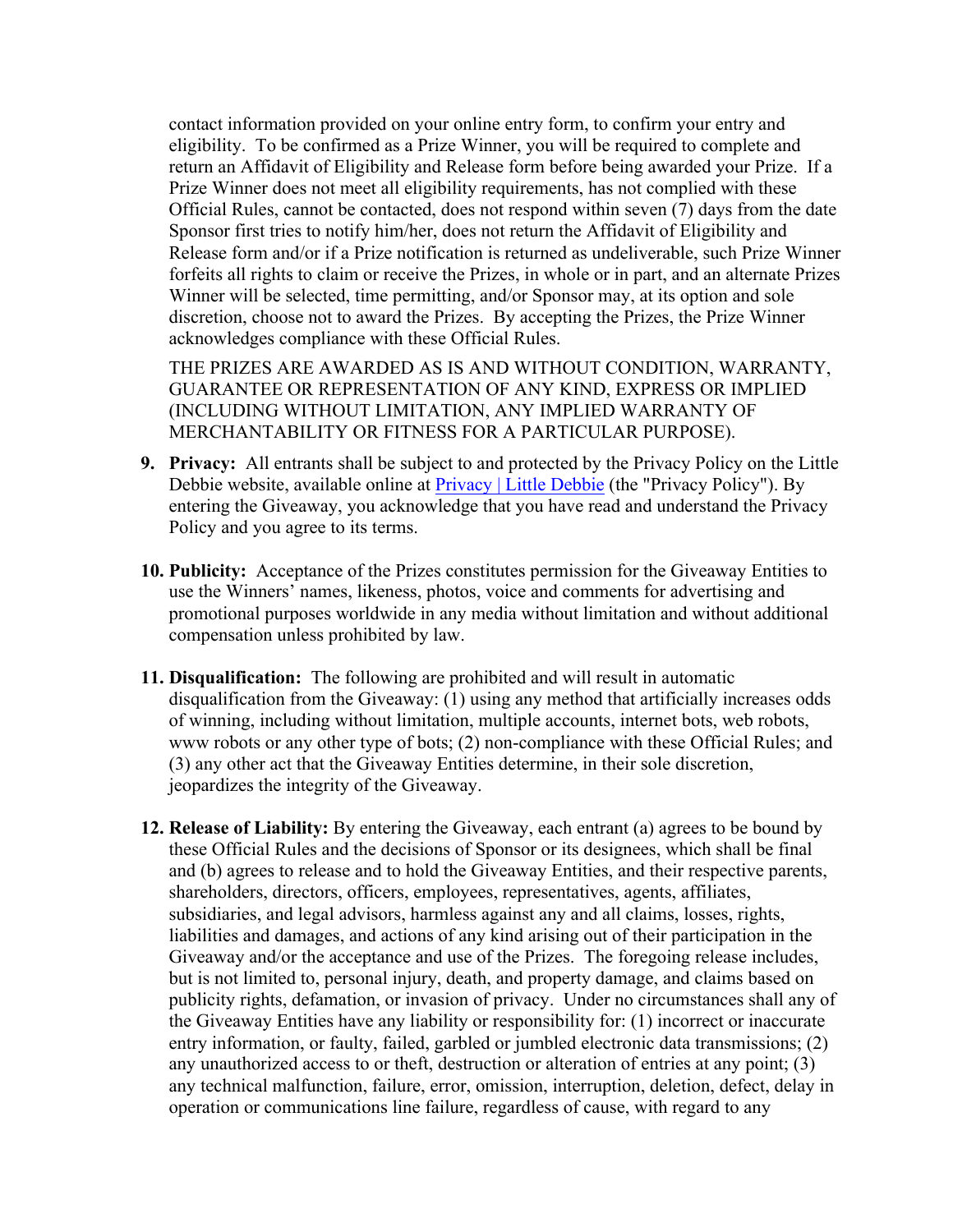equipment, systems, networks, lines, satellites, servers, computers or providers utilized in any aspect of the Giveaway; (4) inaccessibility or unavailability of the Internet or the Website or any combination thereof; (5) any injury or damage to a participant's or to any other person's computer, tablet, mobile device or other electronic device that may be related to or result from any attempt to participate in the Giveaway or download any materials in the Giveaway; or (6) any typographical error or other error in these Official Rules or in any other communication relating to the Giveaway. All entries become the property of Giveaway Entities.

- **13. Arbitration/Choice of Law:** Except where prohibited by law, participants agree that any and all disputes, claims and causes of action arising out of or connected with this Giveaway shall be resolved exclusively by arbitration in Richmond, Virginia pursuant to the Commercial Arbitration Rules of the American Arbitration Association then effective, and any and all claims, judgments and awards shall be limited to actual out-ofpocket costs incurred by entrant with regard to this Giveaway, excluding in all events attorneys' or other related fees and punitive, exemplary, incidental, consequential or other damages. All issues and questions concerning the construction, validity, interpretation and enforceability of these Official Rules or the rights and obligations of entrants and Sponsor in connection with the Giveaway shall be governed by and construed in accordance with the laws of the State of Virginia, without giving effect to any choice of law or conflict of law rules or provisions (whether of the State of Virginia or any other jurisdiction) that would cause the application of the laws of any other jurisdiction. The invalidity or unenforceability of any provision of these Official Rules shall not affect the validity or enforceability of any other provision so long as the general intent of these Official Rules remains in effect. In the event that any such provision is determined to be invalid or otherwise unenforceable, these Official Rules shall be construed in accordance with their terms as if the invalid or unenforceable provision were not contained therein.
- **14. General Terms and Conditions:** Participation constitutes entrant's full and unconditional agreement to these Official Rules and Sponsor's decisions, which are final and binding in all matters related to this Giveaway. This Giveaway is void where prohibited by law. The Giveaway is subject to all applicable federal, state, and local laws and regulations. Winning the Prizes is contingent upon fulfilling all requirements as set forth herein. Sponsor is not liable for any injury or damage to an entrant's or any other person's computer or its contents related to or resulting from participation or downloading any materials in this Giveaway, or other technical difficulties or failures or other errors of any kind. Sponsor reserves the right to disqualify persons found tampering with or otherwise abusing any aspect of this Giveaway as solely determined by Sponsor. In the event the Giveaway is compromised by a virus, unauthorized human intervention, tampering or other causes beyond the reasonable control of Sponsor which corrupt or impair the administration, security, fairness or proper operation of the Giveaway, Sponsor reserves the right in its sole discretion to suspend, modify or terminate the Giveaway. Should the Giveaway be terminated prior to the end of the Giveaway Period, Sponsor reserves the right to award the Prizes based on the nonsuspect, eligible entries received before the termination date. CAUTION: ANY ATTEMPT BY AN ENTRANT OR ANY OTHER INDIVIDUAL TO DELIBERATELY DAMAGE ANY WEB SITE OR